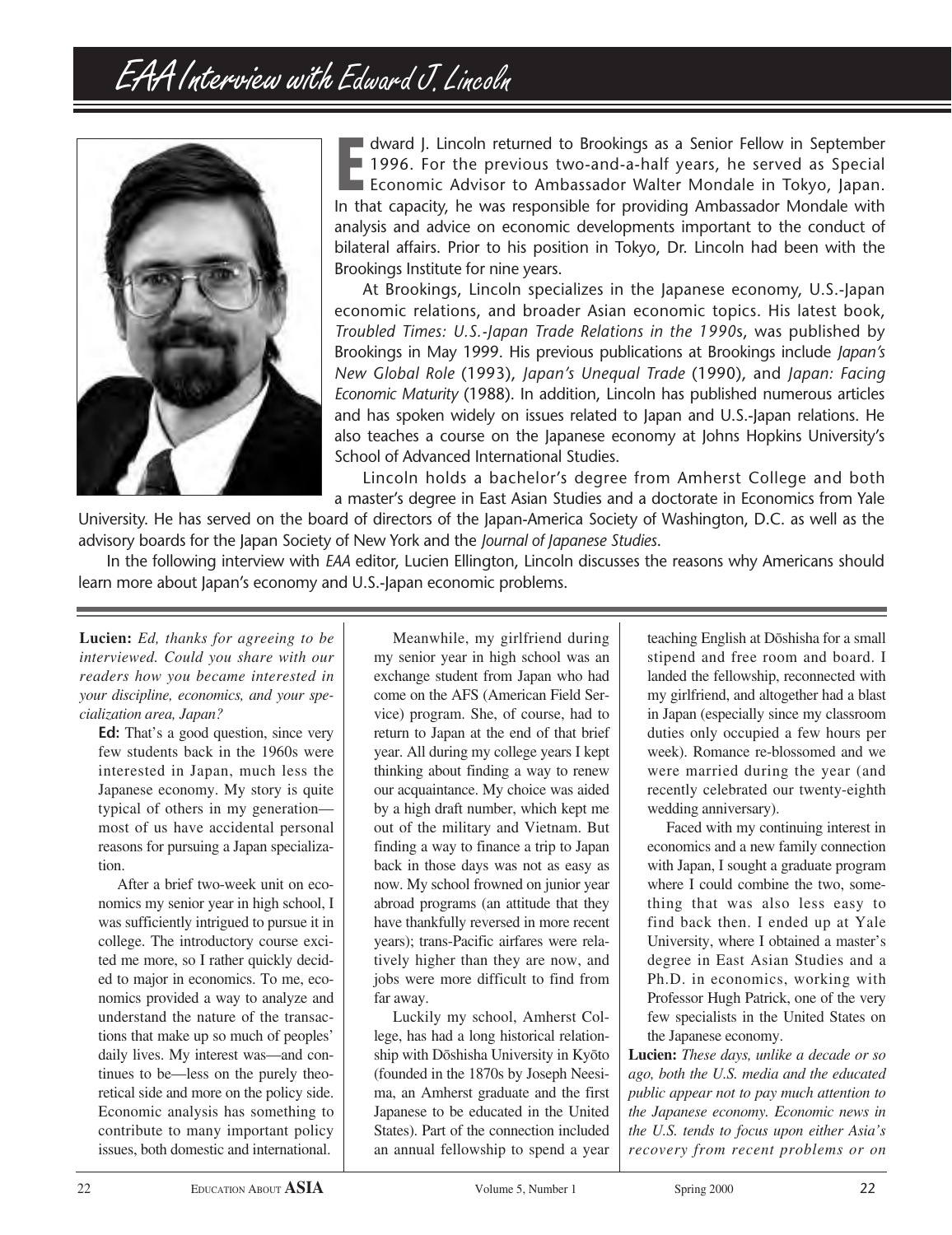*China. Do you have any reactions to this so-called "Japan Passing" phenomenon? Do you think it is important for Americans to develop some rudimentary understanding of the Japanese economy? If so, why?*

**Ed:** The media tends to be crisis or story driven. During the 1980s, the story was the apparent success of Japan. The economy was growing more quickly than that of the United States, some Japanese firms were gaining substantial global market shares at the expense of American firms, and for the very first time Japanese investors were buying financial assets and real estate in the United States (including a number of highly visible properties such as Rockefeller Center in New York City). In the 1990s, the story was several years of rather tense, high-profile trade disputes. This was followed by concern over a possible collapse of the banking sector, weighed down by bad debts after the speculative asset "bubble" of the 1980s collapsed. By the end of the decade, though, there was no colorful media story or crisis. The banking sector had finally moved back from the brink of wholesale collapse (at least temporarily), the economy was still relatively stagnant but not spiraling downward any longer, and trade disputes had become muted. Relative to the story of dramatic contraction and recovery in other Asian countries, Japan had become rather boring from a media standpoint. Many of the important stories in Japan (such as political maneuverings), moreover, were relatively complex and not easy to reduce to a newspaper story or television sound bite.

I find this situation rather unfortunate. Japan is still the second largest economy in the world, with roughly 17 percent of global GDP. Japan is still the largest gross and net creditor in the world; what Japanese investors choose to do with their money around the globe—including in the United States—matters greatly. Despite the recent calm in the economy, financial crisis could erupt again (since the bad debt problem in the banking sector and underfunded pension problems are only barely under control).

Meanwhile, a number of Japanese firms are still at or near the technologiWithout that knowledge, it is far more likely that Americans in business or government will make mistakes in their dealings with Japan (or discover that not dealing with Japan is a mistake).

cal frontier in a number of important manufacturing sectors, providing major competition for American firms. Japan may not generate the fear or excitement that it did a decade ago, but its overall economic importance has not really diminished.

Given the very large size of the Japanese economy, and its extensive engagement with the rest of the world through trade and finance, Americans ought to know something about both the economy itself and Japanese society more broadly. Without that knowledge, it is far more likely that Americans in business or government will make mistakes in their dealings with Japan (or discover that not dealing with Japan is a mistake). My original connection with Japan was very personal; today students should be attracted to Japan because it is enormously important.

**Lucien:** *Many of our readers teach either undergraduate or secondary survey-level social science or history courses. What are a few generalizations or themes about Japan's economic history or contemporary economy that you consider the most vital ones for instructors to study and teach their students?*

**Ed:** The first important theme is the story of Japan's transformation into an advanced industrial nation. It remains the first non-Western nation to successfully complete the transition from a preindustrial state to one of the world's most affluent nations. This centurylong transformation was an awesome success, and the analysis of how it occurred remains a fascinating topic. Along the way, this topic provides ample opportunity to draw contrasts and comparisons with both Western nations and the more recently industrializing nations elsewhere in Asia.

Just as one example, the Japanese government chose a capitalist model for the economy (rather than socialism or communism), but modified in interesting ways. The government has done much more to influence markets than the U.S. government has, but this hands-on approach involved less outright government ownership of companies than has been the case in Western Europe. Even today the government continues to pursue a more active "industrial policy" than the U.S. government.

Second, the Japanese economy continues to provide a wonderful opportunity to reflect upon ourselves. Even though the image of the economy has become tarnished in the 1990s, there are still some useful lessons. For example, the Japanese made genuine contributions to manufacturing through their ability over the past three decades to reduce manufacturing costs while simultaneously improving product quality (as measured by defects or average time to product failure). How organization and management techniques contributed to that outcome continues to reverberate through American corporations today. Similar useful comparisons come from such areas as health care policy, labor markets and human resource management in the corporate sector, or public transportation policy. Whether one thinks the Japanese have come up with a better solution for social and economic policies or not, the Japanese experience helps us to reflect more seriously about our own policies and behavior.

Finally, there are also some negative lessons that should be worth exploring for both students of Asia and those more interested in the analysis of the American political economy. Much has gone wrong in the 1990s. Japan illustrates some of the problems inherent to bank-centered finance, over-concentration of bureaucratic power in a mature economy, the consequences of failing to deal with problems (such as bad debts) promptly, etc. There is plenty of opportunity to compare and contrast the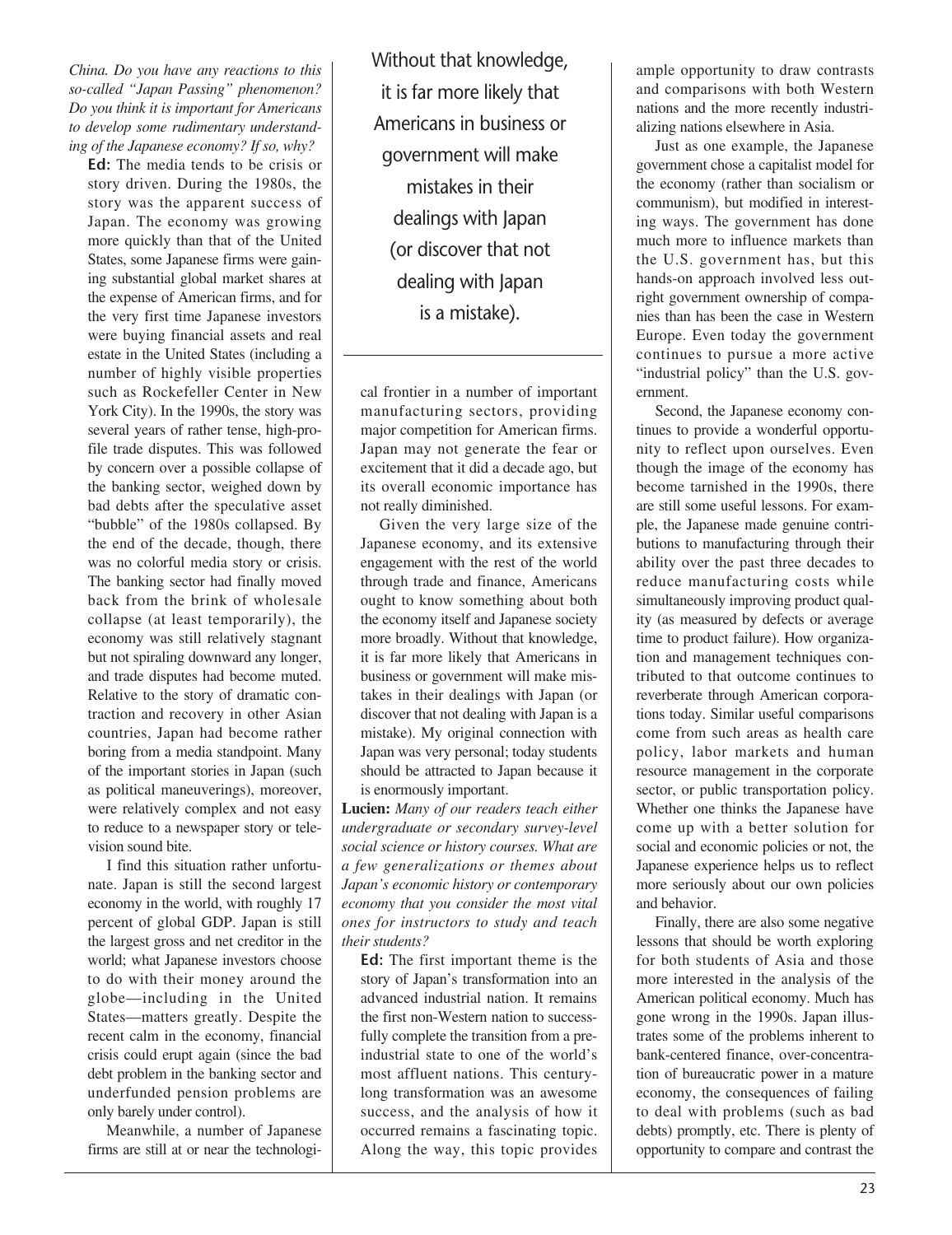EAA Interview with Edward J. Lincoln

Japanese experience in dealing with its problems to the crisis response in the rest of Asia.

**Lucien:** *Ed, for decades, many American business people, government policy makers and members of the general public have believed that Japan does not give foreign firms a fair chance to sell goods and services in the Japanese market. Were these American beliefs about unfair Japanese trade practices historically true? Are they true today?*

**Ed:** This has been a rather controversial topic over the past two decades. I believe that the Japanese market has been less open to foreign firms than is the case in other industrial nations, or even in comparison to most nations in the world. The penetration of imported foreign manufactured goods has been far less than in other economies, and Japan exhibits far less of the two-way flow (exports and imports) of products within narrow industry categories (known as intra-industry trade) that has been such a hallmark of trade for other industrial nations.

Meanwhile, very low levels of direct investment by foreign firms in Japan means that local production and sales by foreign firms have not been able to offset the low level of imports. As a result, the overall penetration of foreign firms in both goods and services has been consistently well below that of other industrial nations. Over the past decade, only modest increases have taken place in the statistical indicators concerning foreign firms in Japan, and even with some improvement very wide differences remain between the penetration of Japanese markets and those in the United States or other nations.

These facts are not controversial, but there is disagreement over causation. The reason for the disagreements comes from the fact that official trade barriers—tariffs, quotas, and investment restrictions—have been low or nonexistent for the past two decades. Some economists have argued that a variety of economic factors (geographi-

cal distance from trading partners, lagged reaction of foreign firms to the lowering of market barriers in Japan, or just plain ignorance about how to do business in Japan) can explain the differences. Most analyses, including my own, suggest that something beyond these factors is involved. A variety of rather opaque problems—peculiar standards and testing procedures, collusion among firms that is implicitly tolerated or encouraged by the government, discriminatory regulations, and industrial policy—often operate in a manner to disadvantage foreign firms.

**Lucien:** *Given your reaction to my previous question, if you are called upon to advise a new U.S. administration on trade negotiation strategies and tactics with Japan, what basic points for consideration will you recommend?*

**Ed:** Problems remain, and any new administration in 2001 will need to confront them. The world has been gradually drifting toward more open markets for trade and investment. Given the large size and affluent nature of the Japanese economy, continued movement in that direction is important for American interests. Indeed, continued evidence of a disparity between market access conditions in Japan relative to other nations undermines political commitment toward open trade and investment in the United States and other nations. I would suggest a threepart approach.

First, the new administration should make a major push in getting a new multilateral round of market-opening negotiations initiated (assuming that the Clinton administration fails to overcome its failure at the Seattle WTO meeting before leaving office). Some bilateral problems could be addressed in this manner, especially by negotiating agreements that cover more service-sector industries. Dealing with Japan in this round will not be easy (especially on agricultural products), but there are good tactical and political reasons for moving some issues to this venue.

Second, in those areas where agreements already exist, but disputes arise over their enforcement, we should also use the WTO to the extent possible. The loss of the case against Japan on access to the color film market is a sober lesson in the limitations of the WTO in coping with convoluted or obscure trade barriers. Nevertheless, having strengthened the dispute resolution mechanism within the WTO, we should make maximum practical use of it.

Third, other issues should be handled on a bilateral basis; access to the large, affluent Japanese market is just too important to be ignored. We should not expect that all market access problems will ease as the Japanese confront their own economic problems, and many negotiations concerning market access in Japan just do not fit within a multilateral WTO round or even within the jurisdiction of the WTO dispute mechanism. There is no choice but to pursue these issues bilaterally. However, there is no longer any need to raise the political profile of these negotiations to the high levels that prevailed periodically in the 1980s and 1990s.

Even in a less charged atmosphere, though, the negotiating tactics will need to include occasional consideration of retaliation against the interests of Japanese firms. For all the academic outcry about the need for a better or softer way to handle negotiations, the reality is that these negotiations can be very difficult, and leverage matters. Japanese government officials attempting to deflect American pressure on market access approach their negotiating task with the same dedication and effort that the U.S. government put into arms negotiations with the Soviet Union in the past.

**Lucien:** *What about investment opportunities in Japan for foreign firms? Is the situation better, worse, or about the same now compared to, say, the early 1980s? Do you have any advice for U.S. government policy makers who would like to increase American business investment opportunities in Japan?*

**Ed:** Clearly something interesting has happened in Japan in the very recent past, and especially over the past two years. As I noted earlier, the record in the past has been one of very, very low